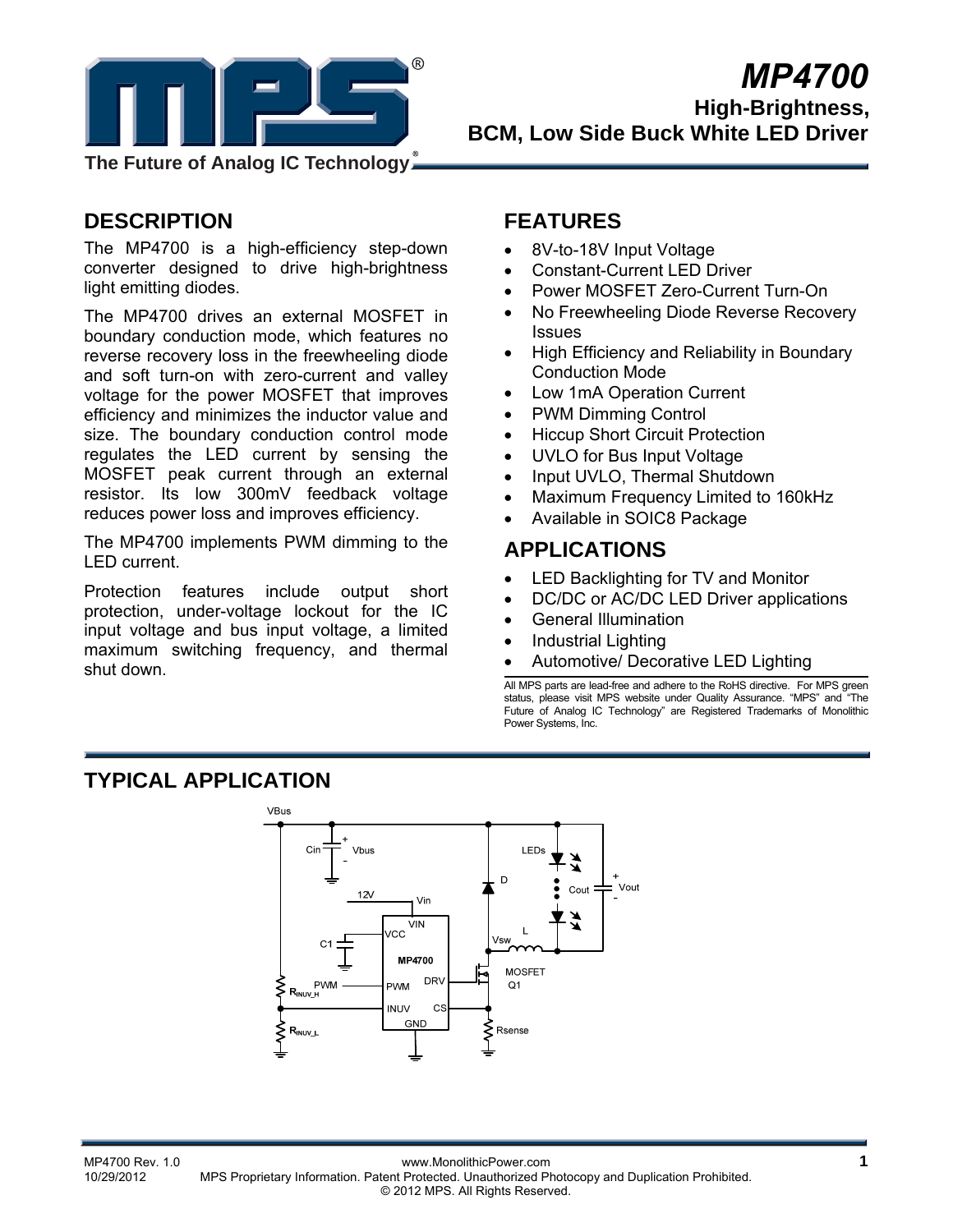| <u>UNDERING INI URUATIVIN</u> |         |                    |  |  |  |
|-------------------------------|---------|--------------------|--|--|--|
| <b>Part Number*</b>           | Package | <b>Top Marking</b> |  |  |  |
| MP4700GS                      | SOIC8   | MP4700             |  |  |  |

## **ORDERING INFORMATION**

\*For Tape & Reel, add suffix –Z (eg. MP4700GS-Z)

## **PACKAGE REFERENCE**



## **ABSOLUTE MAXIMUM RATINGS (1)**

| Continuous Power Dissipation $(T_A=25^{\circ}C)^{(2)}$ |  |
|--------------------------------------------------------|--|
|                                                        |  |
|                                                        |  |
|                                                        |  |
| Storage Temperature -55°C to +150°C                    |  |

## *Recommended Operating Conditions* **(3)**

| Operating Junct. Temp(T <sub>J</sub> ) $-40^{\circ}$ C to +125 $^{\circ}$ C |  |
|-----------------------------------------------------------------------------|--|

# *Thermal Resistance* **(4)** *θJA θJC*

|--|--|--|--|--|

#### **Notes:**

4) Measured on JESD51-7, 4-layer PCB.

<sup>1)</sup> Exceeding these ratings may damage the device.

<sup>2)</sup> The maximum allowable power dissipation is a function of the maximum junction temperature  $T_J$  (MAX), the junction-toambient thermal resistance  $\theta_{JA}$ , and the ambient temperature TA. The maximum allowable continuous power dissipation at any ambient temperature is calculated by  $P_D$  (MAX) =  $(T_J$  (MAX)- $T_A$ )/ $\theta_{JA}$ . Exceeding the maximum allowable power dissipation will cause excessive die temperature, and the regulator will go into thermal shutdown. Internal thermal shutdown circuitry protects the device from permanent damage.

<sup>3)</sup> The device is not guaranteed to function outside of its operating conditions.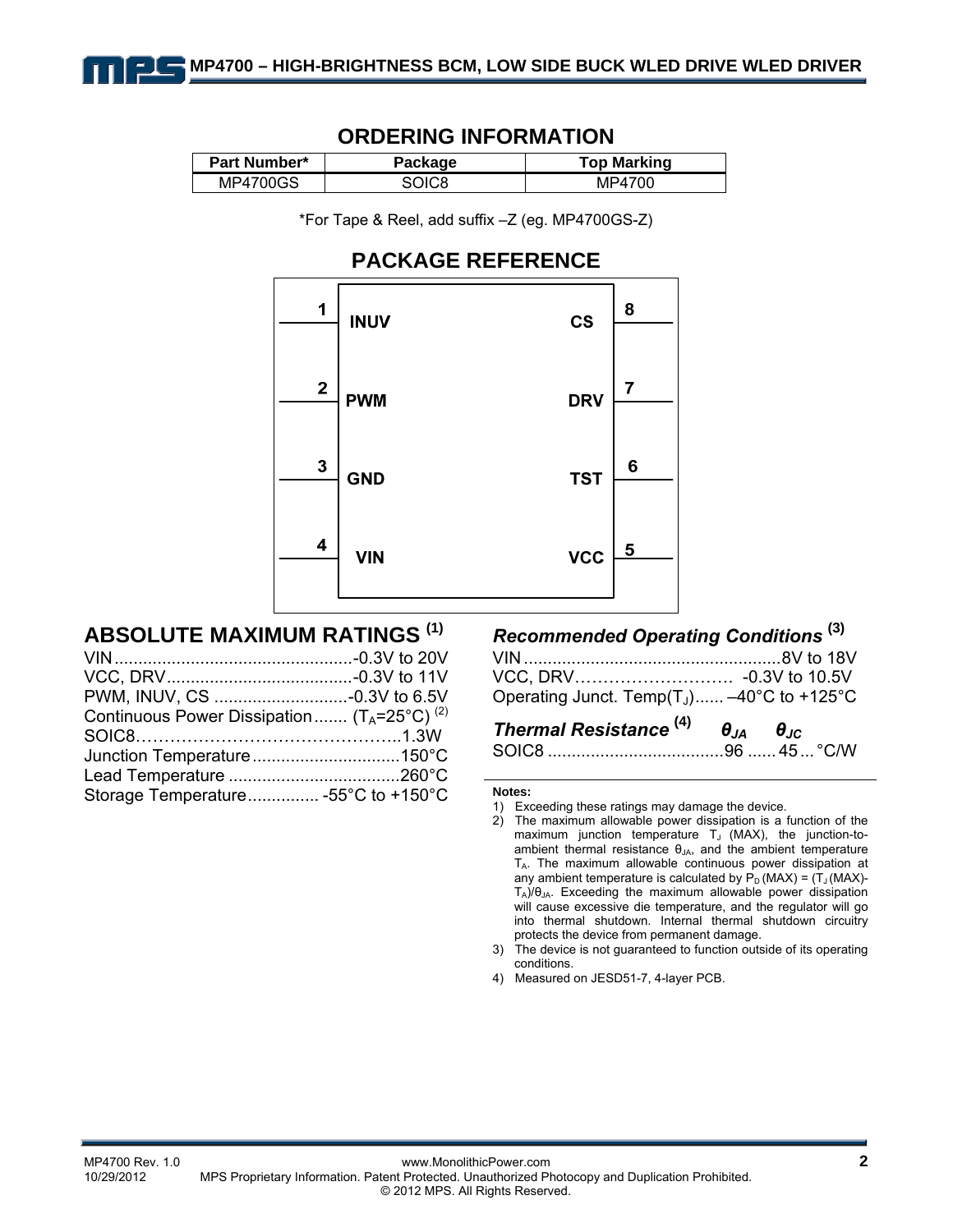## **ELECTRICAL CHARACTERISTICS**

 $V_{IN}$  =12VDC,  $V_{PWM}$ = 5V, no load on pin DRV,  $T_A$  = +25°C, unless otherwise noted.

| <b>Parameters</b>                                          | <b>Symbol</b>             | <b>Condition</b>                          | Min            | <b>Typ</b> | <b>Max</b>     | <b>Units</b> |
|------------------------------------------------------------|---------------------------|-------------------------------------------|----------------|------------|----------------|--------------|
| Input Voltage                                              | $V_{IN}$                  | DC voltage at Pin VIN                     | 8              |            | 18             | V            |
| Input Supply Current<br>(Quiescent)                        | I <sub>INQS</sub>         | $V_{\text{PWM}} = 0V$                     |                | 0.6        |                | mA           |
| <b>Input Supply Current</b><br>(Operation)                 | I <sub>INRUN</sub>        | $V_{\text{PWM}}$ = 5 V                    |                | 0.78       |                | mA           |
| <b>VCC Voltage</b>                                         | <b>VCC</b>                | $V_{IN} = 10V (V_{IN} < 12V)$             | 7.5            | 8.5        | 9.5            | $\vee$       |
| VCC peak voltage                                           | VCC <sub>H</sub>          | $V_{IN}$ =18V (V <sub>IN</sub> >12V)      |                | 9.8        |                | V            |
| VCC valley voltage                                         | VCC <sub>L</sub>          | $V_{IN}$ =18V (V <sub>IN</sub> >12V)      |                | 9          |                | V            |
| <b>VCC UVLO</b>                                            | <b>VCC<sub>UVLO</sub></b> | V <sub>IN</sub> rising with a DC input    | $\overline{7}$ | 7.4        | 7.8            | V            |
| <b>VCC UVLO Hysteresis</b>                                 | $VCC_{Hys}$               | V <sub>IN</sub> falling with a DC input   |                | 1          |                | V            |
| PWM Input High Threshold                                   | <b>V</b> <sub>PWMH</sub>  | V <sub>PWM</sub> rising                   |                |            | 1.5            | V            |
| PWM Input Low Threshold                                    | V <sub>PWML</sub>         | V <sub>PWM</sub> falling                  | 0.75           |            |                | V            |
| PWM Pull-Up Current                                        | <b>I</b> PWM Pull UP      | $V_{\text{PWM}} = 0V$                     |                | 10.6       |                | uA           |
| <b>Bus Input Voltage UVLO</b><br>Threshold                 | VINUV_th_rising           | Bus input voltage rising                  | 1.15           | 1.2        | 1.25           | V            |
| <b>Bus Input Voltage UVLO</b><br>Hysteresis                | V <sub>INUV_hys</sub>     | Bus input voltage falling                 | 50             | 86         | 120            | mV           |
| PWM Dimming ON Propagation<br>Delay                        | T <sub>PWMon_PD</sub>     | PWM rising edge to Drive rising<br>edge   |                | 1.3        | $\overline{2}$ | us           |
| PWM Dimming OFF<br><b>Propagation Delay</b>                | T <sub>PWMoff</sub> _PD   | PWM falling edge to Drive falling<br>edge |                | 230        | 350            | ns           |
| CS Pin Reference Voltage                                   | V <sub>REF</sub>          | -40°C ≤T <sub>A</sub> ≤+85°C              | 270            | 302        | 330            | mV           |
| CS Pin Reference Voltage                                   | $V_{REF}$                 | $T_A = +25$ °C                            | 285            | 302        | 315            | mV           |
| Leading Edge Blanking Time                                 | $T_{LEB}$                 |                                           | 200            | 320        | 450            | ns           |
| <b>CS Bias Current</b>                                     | $I_{CS}$                  | $V_{CS} = 0.3V$                           | $-0.5$         |            | $\mathbf 0$    | μA           |
| <b>Gate Drive Source Current</b>                           | <b>IDRV</b> Source        | $V_{DRV} = 0V$                            |                | 550        |                | mA           |
| <b>Gate Drive Sink Current</b>                             | <b>IDRV Sink</b>          | $V_{DRV}$ =VCC                            |                | $-1.2$     |                | A            |
| Drive Low Level Output Voltage                             | $V_{DRVL}$                | $I_{DRV} = 10mA$                          |                | 54         |                | mV           |
| Drive High Level Output<br>Voltage to Rail                 | <b>V</b> <sub>DRVH</sub>  | $I_{DRV} = -10mA$                         |                | 122        |                | mV           |
| Gate Minimal Turn-On Time                                  | T <sub>ON Min</sub>       |                                           |                | 320        | 450            | ns           |
| Max Switching Frequency                                    | $f_{SW\ Max}$             |                                           |                | 160        |                | kHz          |
| Over-Temperature Protection<br>Threshold                   | T <sub>OTP</sub>          |                                           |                | 150        |                | $^{\circ}C$  |
| Over-Temperature Protection<br><b>Threshold Hysteresis</b> | $T_{\text{OTP\_Hys}}$     |                                           |                | 30         |                | $^{\circ}C$  |
| Output Short Shut Down Time                                | T <sub>shut-down</sub>    |                                           |                | 2.8        |                | ms           |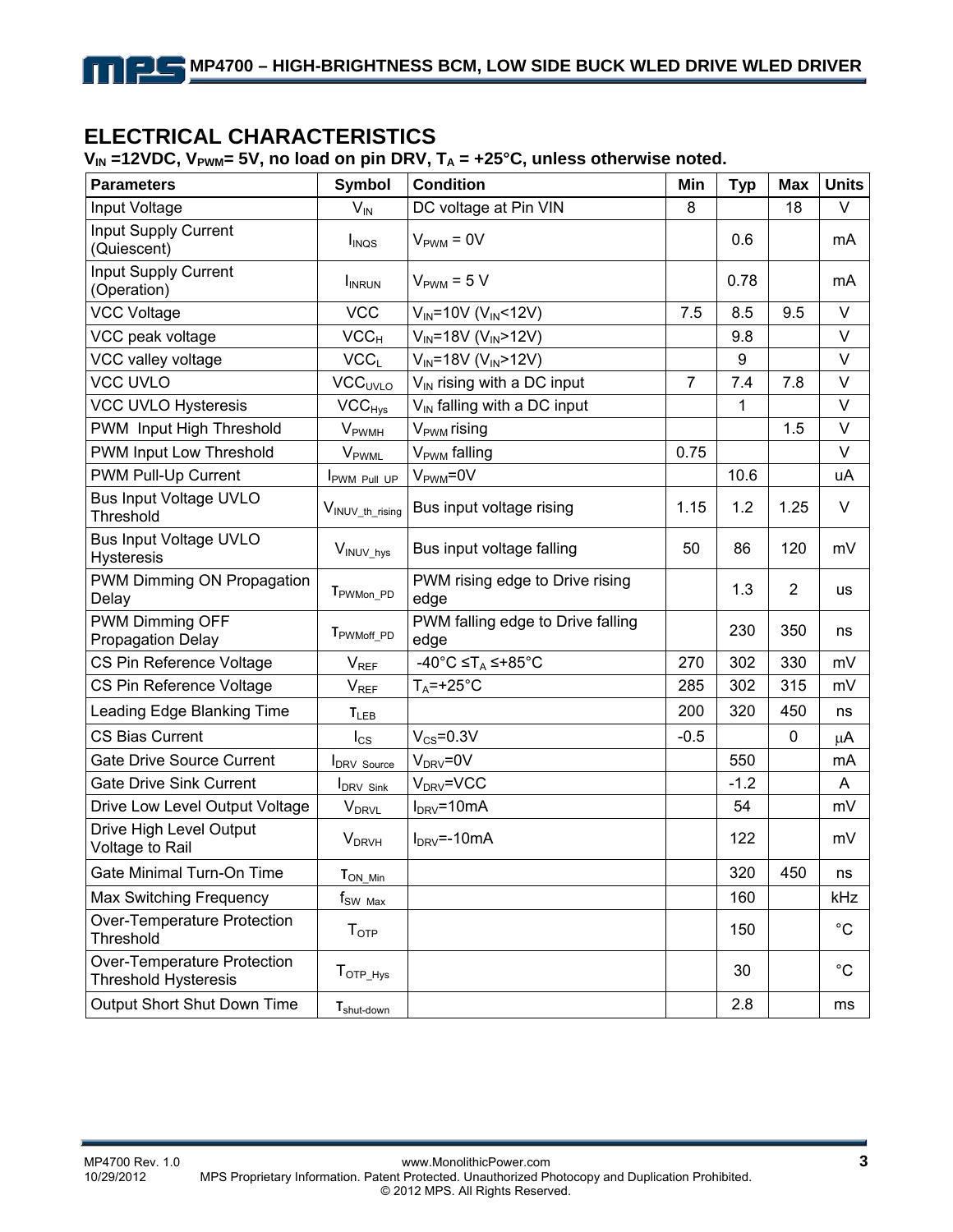# **PIN FUNCTIONS**

| Pin#           | <b>Name</b> | <b>Description</b>                                                                                                                   |
|----------------|-------------|--------------------------------------------------------------------------------------------------------------------------------------|
|                | <b>INUV</b> | Input Bus Voltage UVLO. Sense with a voltage divider.                                                                                |
| $\overline{2}$ | <b>PWM</b>  | PWM Dimming Input. Connect directly to the PWM dimming signal. Apply a high voltage or<br>leave open for no applied dimming control. |
| 3              | <b>GND</b>  | Ground.                                                                                                                              |
| 4              | <b>VIN</b>  | Input Supply. Apply a voltage in the range of 8V to 18V.                                                                             |
| 5              | <b>VCC</b>  | Internal Regulated Supply Voltage Output. Must be locally bypassed. Provides power for IC<br>logic and to drive the external MOSFET. |
| 6              | TST         | Test. Connect to GND.                                                                                                                |
| 7              | <b>DRV</b>  | External MOSFET Drive Signal. Also detects the zero current crossing.                                                                |
| 8              | CS          | LED Current Sense Input. Connect to the current sense resistor that programs the LED<br>current.                                     |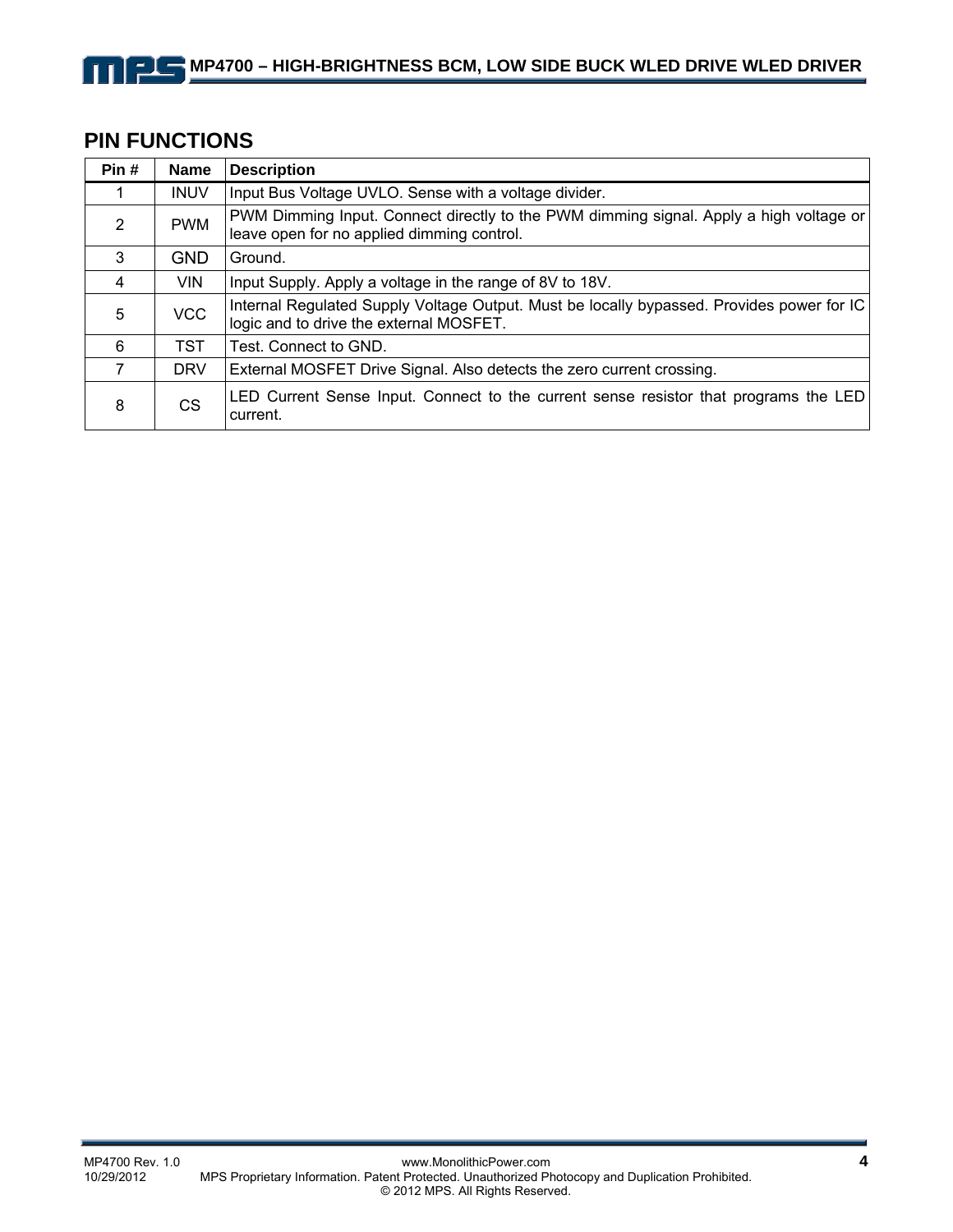

MP4700 Rev. 1.0 www.MonolithicPower.com **5** 10/29/2012 MPS Proprietary Information. Patent Protected. Unauthorized Photocopy and Duplication Prohibited. © 2012 MPS. All Rights Reserved.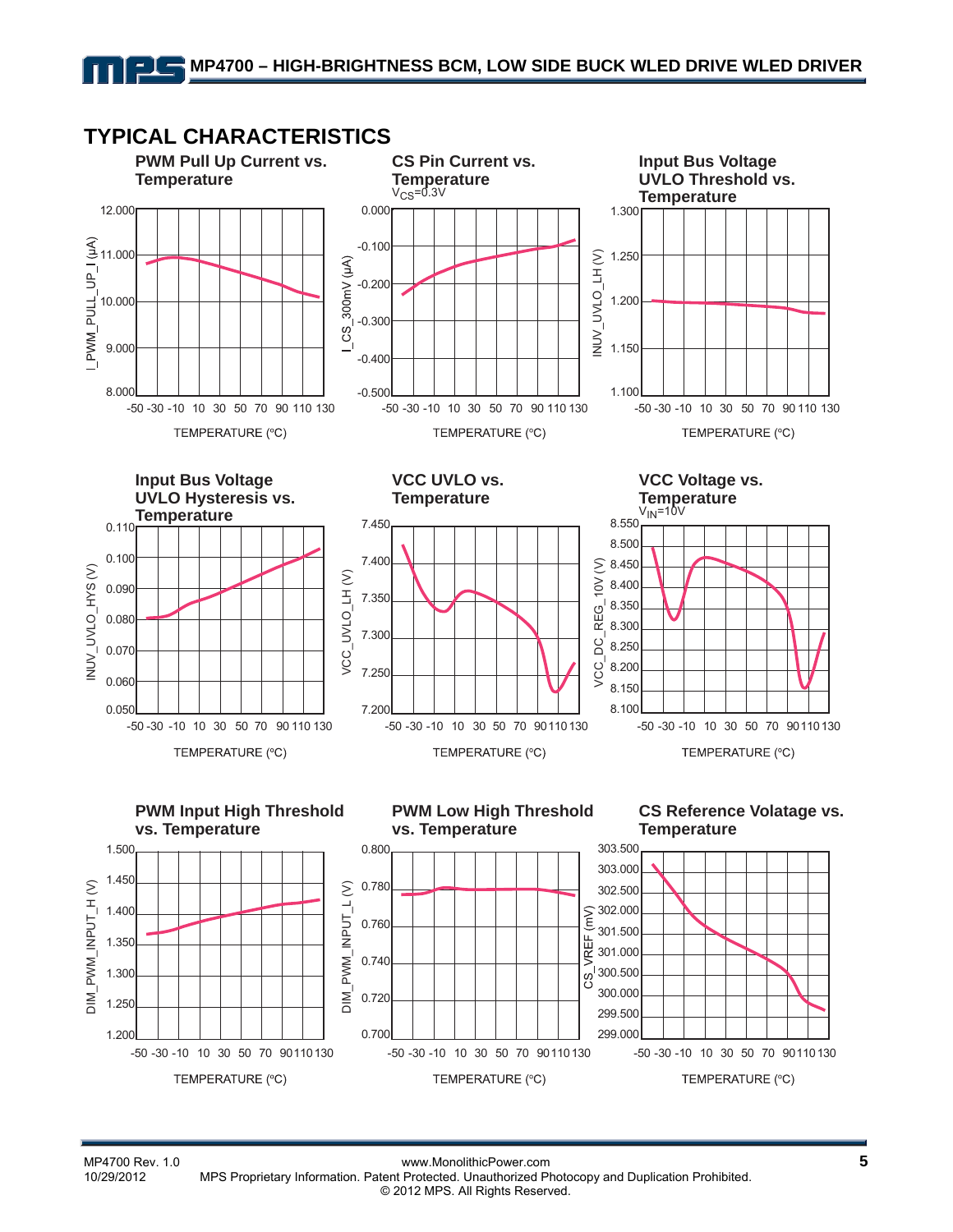

## **TYPICAL CHARACTERISTICS** *(continued)*



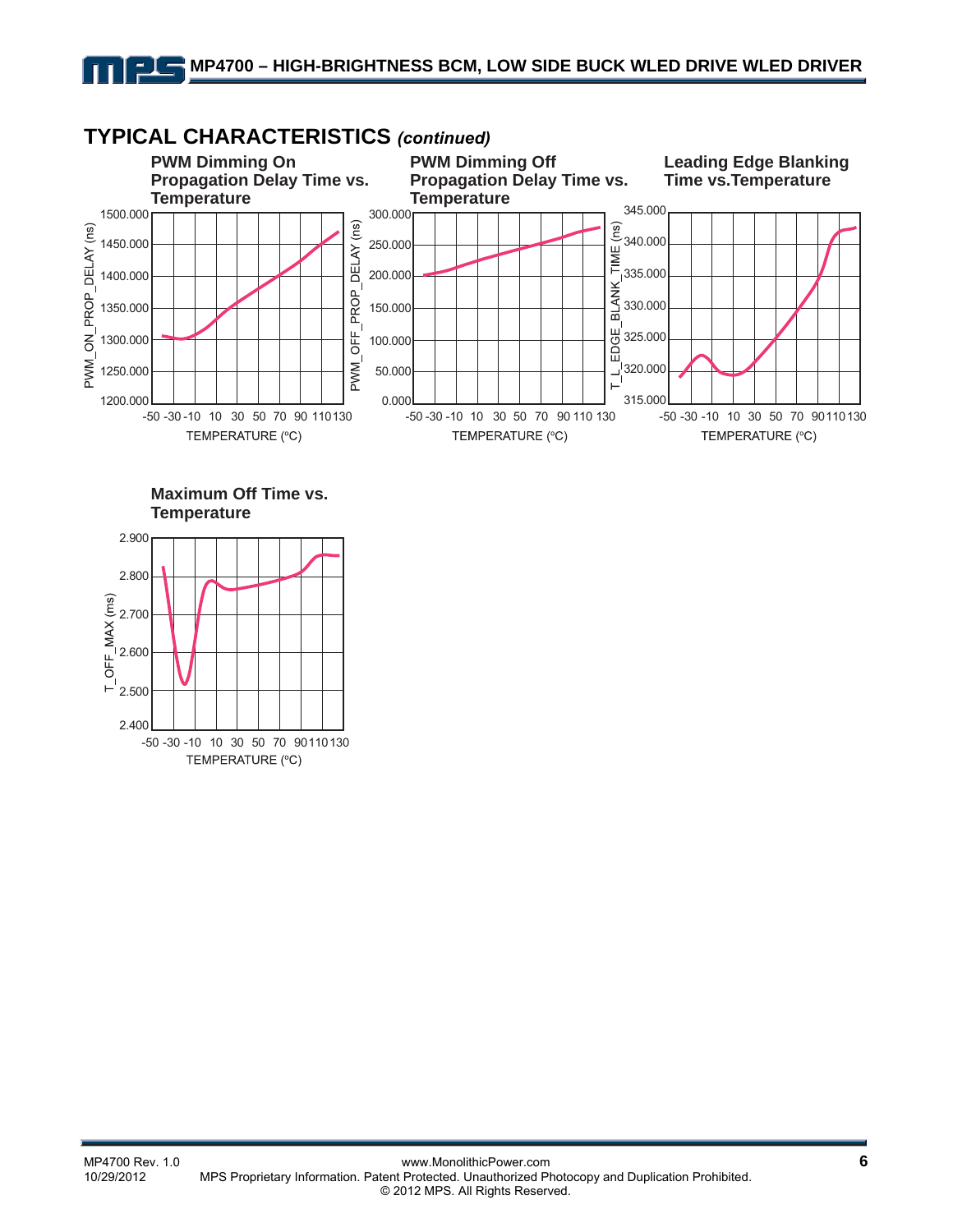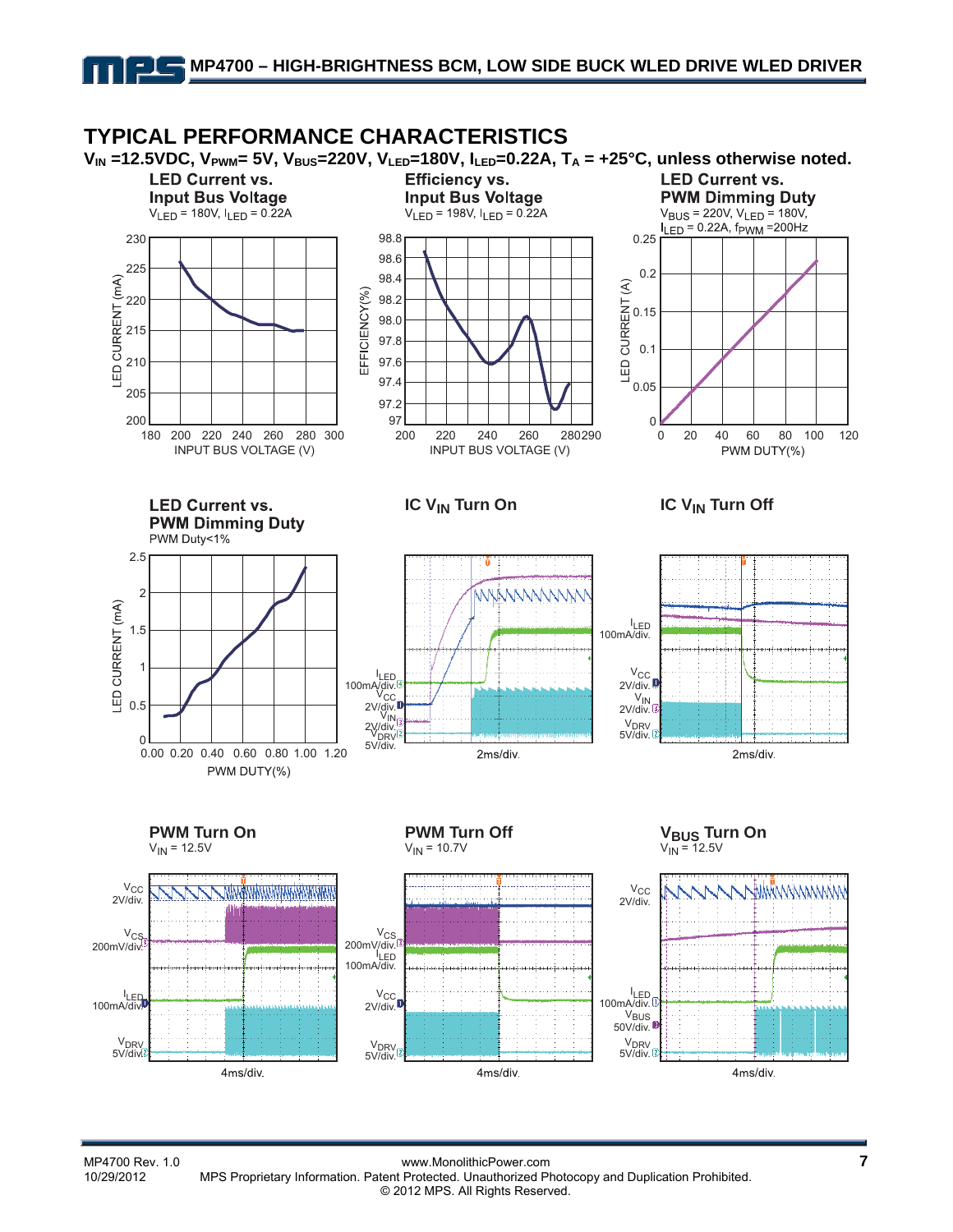

**PWM Dimming**  $f_{\text{PWM}} = 480 \text{Hz}, 1\%$ 

**Short Protection and Recovery** 

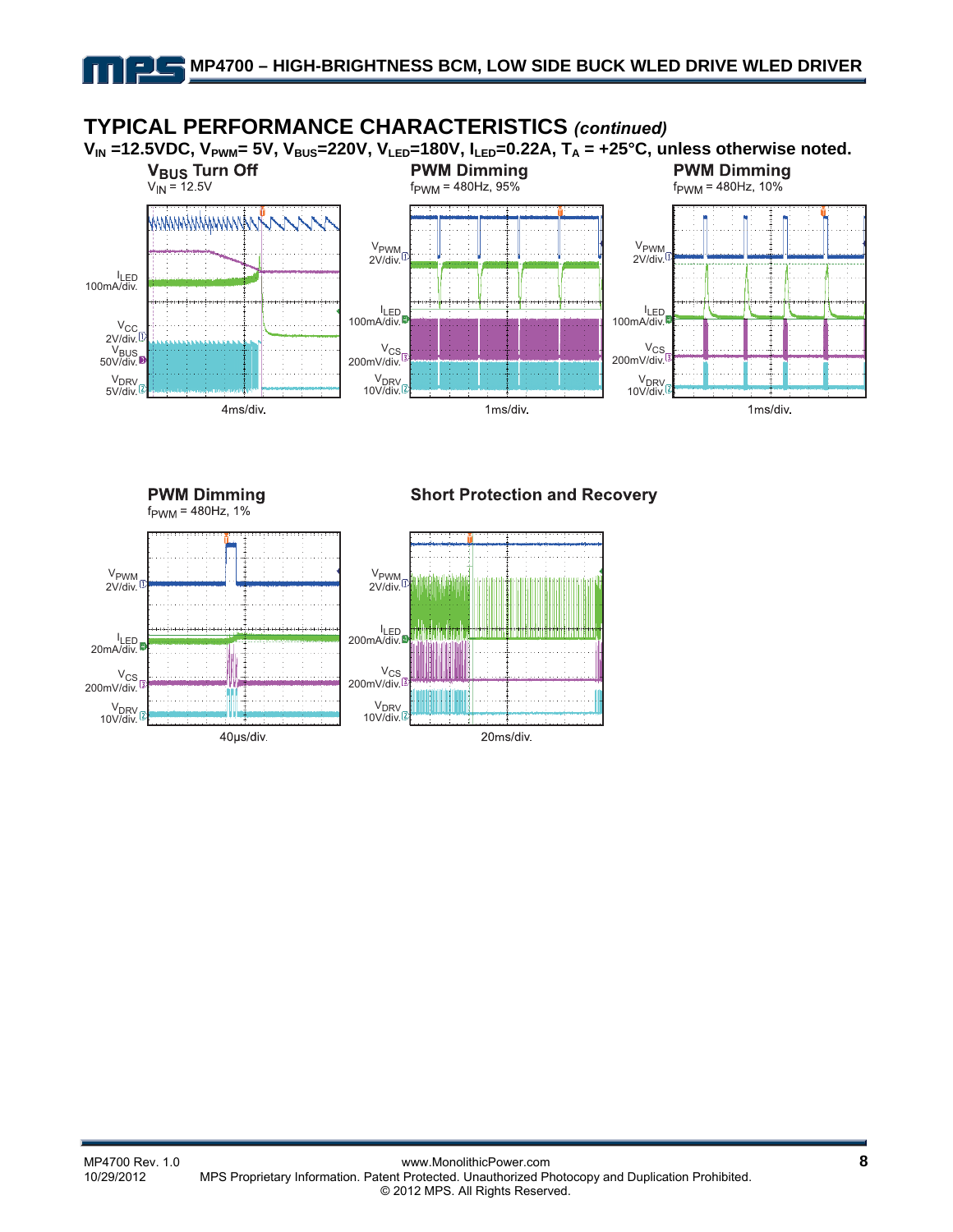## **FUNCTIONAL BLOCK DIAGRAM**



**Figure 1: Block Diagram**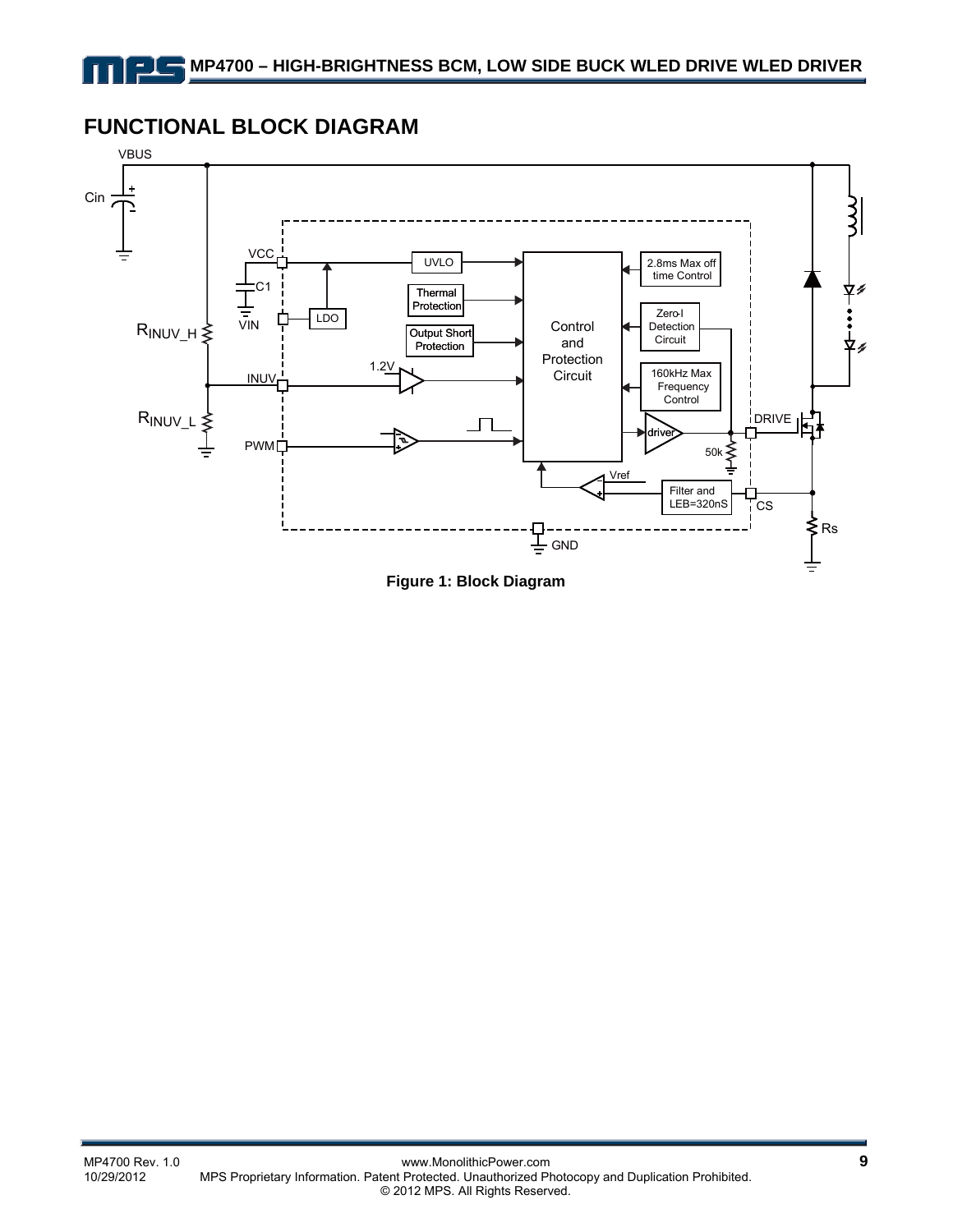# **OPERATION**

#### **Internal Regulator**

The MP4700 uses a low dropout (LDO) regulator to supply the IC. Use a DC voltage in the range of 8V to 18V to power the IC.

The internal LDO regulator maintains the VCC voltage at 8.4V when the input voltage is less than 12V. The VCC pin requires a ceramic bypass capacitor.

When the input voltage exceeds 12V, the LDO regulator switches to switch-controlled current source mode. The VCC voltage charges to its peak voltage (9.8V) and then the current source stops. After the VCC voltage decreases to its valley voltage (9V), the current source turns on again. This switch-controlled current source mode reduces the LDO power consumption and improves efficiency.

#### **LED Current Regulation and Valley Detection**

In floating-buck-converter configuration, as shown in the typical application circuit, the MP4700 controls the MOSFET (Q1) using peak current control. The CS pin senses the peak current through a resistor  $(R_{\text{sense}})$  to regulate the current to:

$$
I_{L\_PEAK} = \frac{302mV}{R_{\text{sense}}}
$$

In normal operation, the MP4700 turns on Q1 when the current in the freewheeling diode goes to zero. As a result, the average LED current is:

$$
I_{LED} = \frac{302mV}{2R_{sense}}
$$

The zero-current detection is realized at the DRV pin by sensing the MOSFET drain dv/dt current through the Q1's miller capacitor. When the current through the freewheeling diode goes to zero, the Q1 drain voltage  $(V_{SW})$  drops from  $V_{\text{Bus}}$  to ( $V_{\text{Bus}} - V_{\text{OUT}}$ ) and oscillates thanks to the inductor and the parasitic capacitors. When  $V_{SW}$ drops to the minimum value, the dv/dt current through the miller capacitor rises from negative to zero. At this point, the MP4700 turns on Q1 as the inductor current goes to zero and the Q1 drain voltage is at its minimum.

The MP4700 controls the buck converter in current-boundary-conduction mode.

To improve zero current detection, add a 10pF capacitor between the Q1 drain and source .

Add a capacitor  $(C_{out})$  in parallel to the LED string to reduce the current ripple.

Boundary operation mode minimizes the Q1 turn-on loss and eliminates the freewheeling diode's reverse recovery loss to reduce passive components' size requirements at high switching frequencies. Furthermore, the required inductance value is already small, further reducing the inductor size.

## **Brightness Dimming Control**

The MP4700 employs PWM dimming to control the LED current. Use a 100Hz-to-2kHz PWM signal. PWM input high triggers IC switching. PWM input low turns off the IC.

For applications that do not need PWM dimming control, apply a high voltage on the PWM pin or leave the PWM pin open.

## **Frequency Setting and Inductor Design**

In case the zero-current detection circuit fails which can happens at start-up during an output short condition with a large output capacitor applying a maximum off time of about 2.8ms ensures that the MP4700 continues to operate and the prevents short current runaway.

The MP4700 has a maximum switching frequency of 160kHz to avoid extreme circuit losses and ensure better EMI performance. If the converter reaches the maximum frequency, it will operate in discontinuous current conduction mode. Avoid this operation mode since the LED current is out of regulation.

Inductor design is critical to to ensure that the switching frequency  $(f_s)$  is within the 30kHz to 160kHz range.

$$
L = \frac{1}{f_s \cdot 2 \cdot I_{\text{LED}}} \cdot \frac{(V_{\text{Bus}} - V_{\text{out}}) \cdot V_{\text{out}}}{V_{\text{Bus}}} \enspace ,
$$

Where  $V_{\text{Bus}}$  is the input voltage of the Buck converter, and  $V_{out}$  is the LED voltage.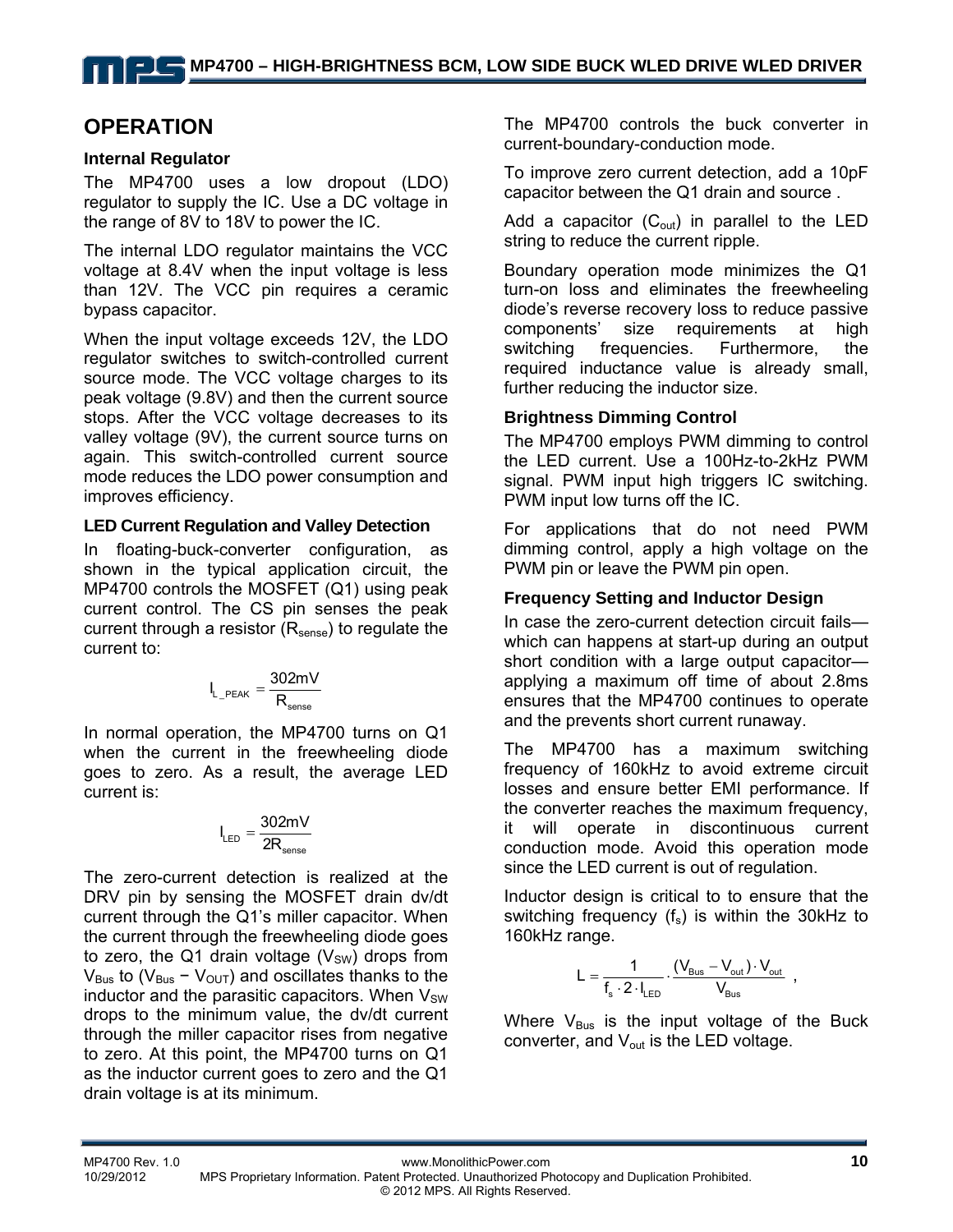#### **Hiccup Output-Short Protection**

If the entire LED string is shorted,  $V_{OUT}$  is zero. Due to the minimal on time limit, the inductor current will be out of regulation. The MP4700 can detect this failure and shut down for about 2.8ms, and then re-tries the operation. This hiccup protection can eliminate thermal issues due to a short-circuit current, and also maintain normal operation if the protection is mistriggered.

#### **Input-Bus**-**Voltage Under-Voltage Lockout (UVLO) Protection**

The MP4700 implements UVLO protection for the input bus voltage. The INUV pin senses the input bus voltage through a voltage divider. The IC is locked out until the input bus voltage rises so that the INUV voltage pin exceeds its UVLO threshold. This UVLO function protects against a low input bus voltage. For best results, set the input bus voltage UVLO point over 1.1 times the output LED voltage.

Set the input bus UVLO as follows:

$$
\frac{R_{\text{INUV}\_H}}{R_{\text{INUV}\_L}} = \frac{V_{\text{Bus}\_UVLO}}{V_{\text{INUV}\_th}} - 1
$$

Where  $V_{\text{INUV th}}$ =1.2V is the INUV pin threshold voltage.

#### **VCC Under-Voltage Lockout (UVLO) Protection**

Under-voltage lockout (UVLO) protects the chip from operating at an insufficient supply voltage. The UVLO rising threshold is about 7.4V while its falling threshold is a consistent 6.4V.

#### **Thermal Shutdown Protection**

An accurate temperature protection prevents the chip from operating at exceedingly high temperatures. When the silicon die temperature exceeds its upper threshold, it shuts down the whole chip. When the temperature drops below its lower threshold, the chip is enabled again.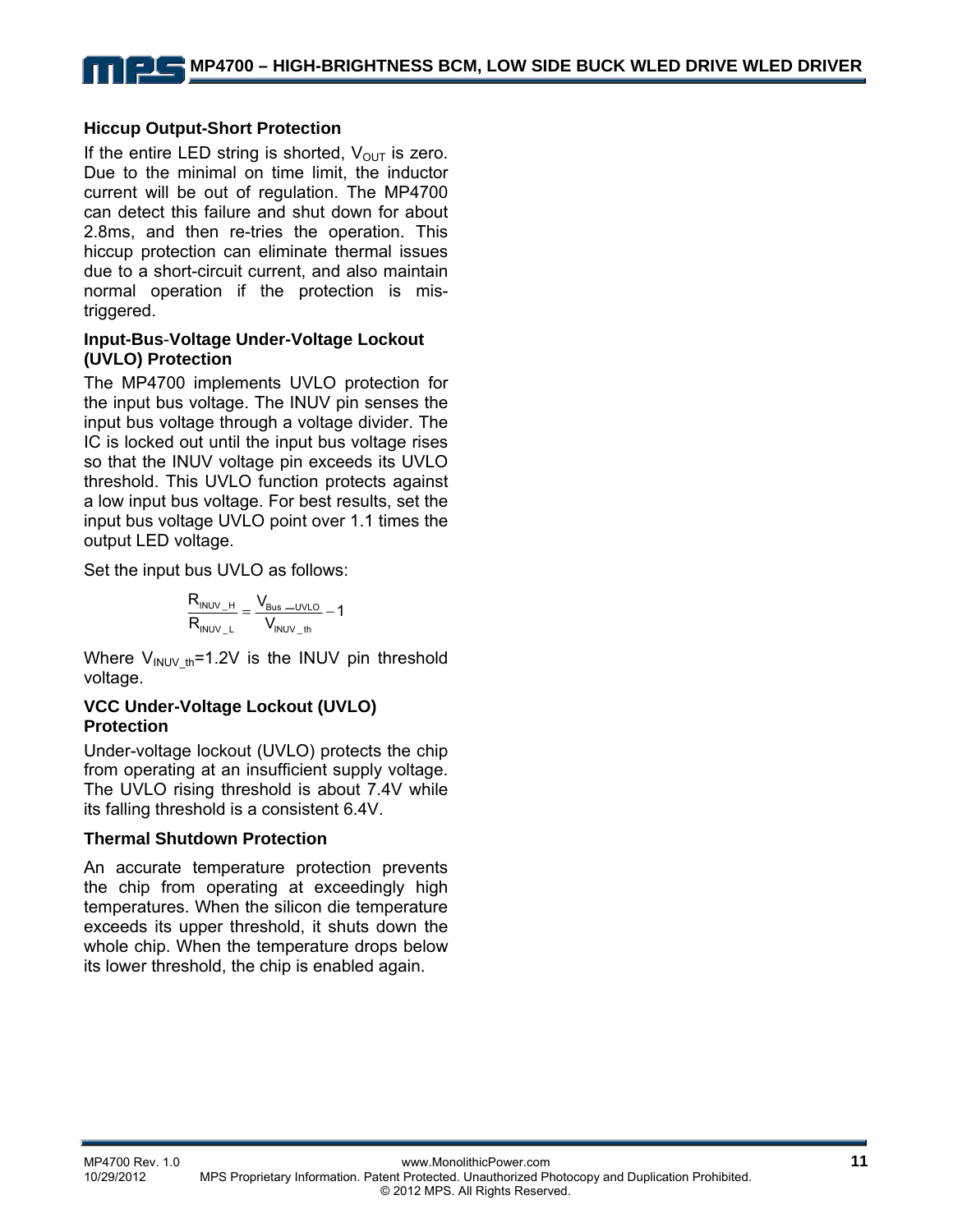## **DESIGN EXAMPLE**

## **TV LED Backlighting**

The design example introduces an MP4700 based high-performance TV LED backlighting solution. Figure 2 shows the structure of this total system solution—Flyback+MP4700 lowside buck for single-string TV LED backlight. The flyback converts the AC input line voltage to the system output supply voltage 13V/2A, and also outputs a DC bus voltage (around 280V) to the LED driver. The flyback is based on the MPS quasi-resonant flyback controller, HFC0100. The MP4700 acts as the LED driver stage as a boundary conduction mode (BCM) low-side buck.



**Figure 2: Power System Structure** 

#### **Specifications:**

| <b>Description</b>    | Parameter  | <b>Units</b> |
|-----------------------|------------|--------------|
| Input voltage         | 110 to 265 | VAC          |
| Input frequency       | 50         | Hz           |
| Output DC Bus voltage | 13.4       |              |
| Output DC Bus current | 2          | A            |
| <b>LED Voltage</b>    | 210        |              |
| <b>LED Current</b>    | 250        | mA           |

Protection: short LED protection, open LED protection and 13V over-voltage protection.

#### **Schematics:**

Figure 3 and Figure 4 show the schematics of the HFC0100 flyback stage and the MP4700 LED driver stage. The parameters of the power transformer T2 are as follow:

Turn ratio:

 $N_p:N_{bus1}:N_{bus2}:N_{13V}:N_{Au}=45:51:51:5:10$ 

Primary inductance: L<sub>p</sub>=360μH.

In this application example, the bus voltage uses 2 windings. Each winding outputs half of the bus voltage (140V) after the rectifier, dividing the voltage stress across each rectifier diode. The reduced stress allows for the use of 800V diodes.

Both the 13V voltage and the 280V bus voltage feed back to the flyback control circuit, which decreases the influence of the cross regulation.

The 13V system voltage also supplies the MP4700.

The following describes the design of the MP4700 LED driver. The design procedure for the HFC0100 flyback is not described here, but rather in the HFC0100 design materials.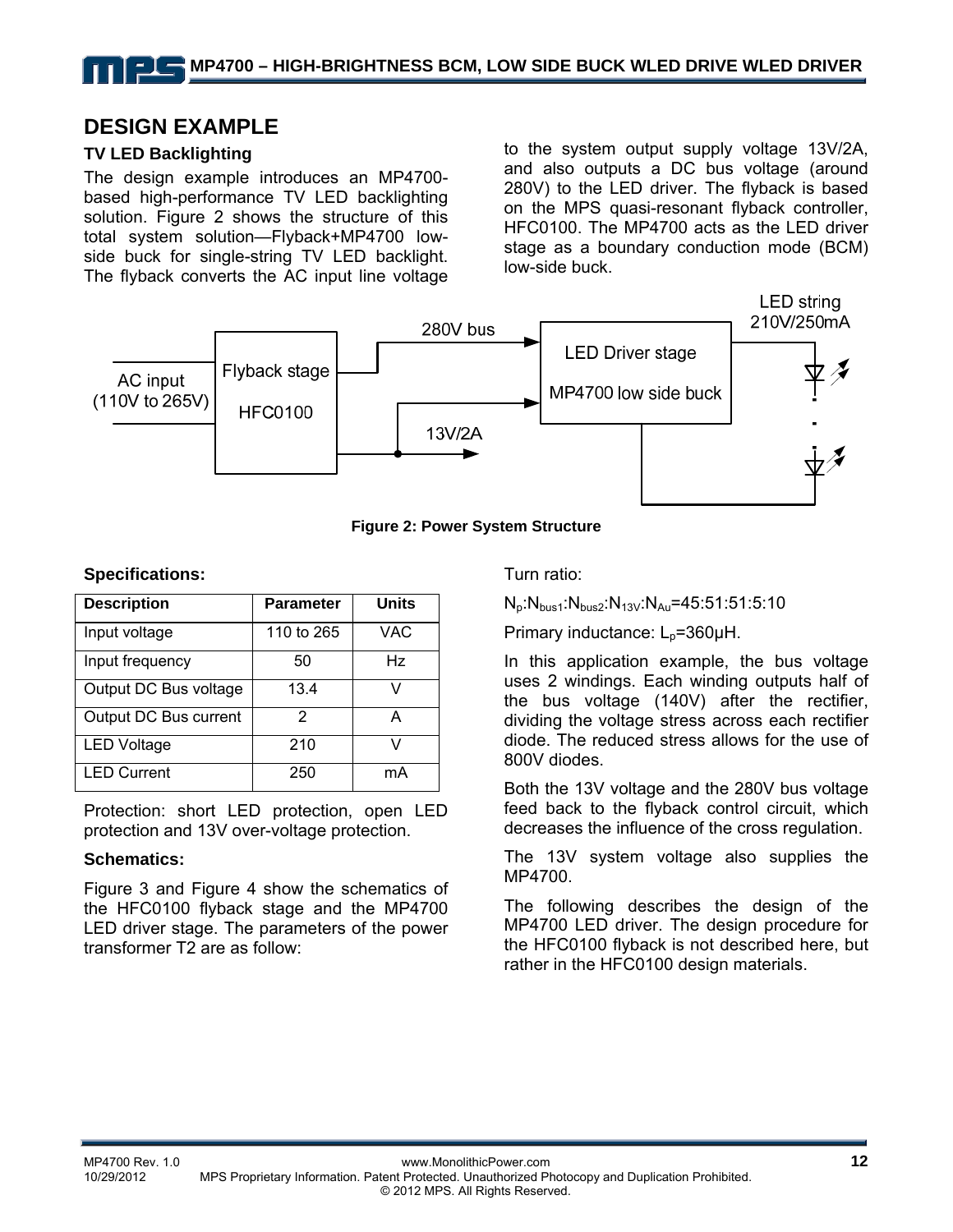## **MP4700 – HIGH-BRIGHTNESS BCM, LOW SIDE BUCK WLED DRIVE WLED DRIVER**



**Figure 3: HFC0100 Flyback Schematic** 



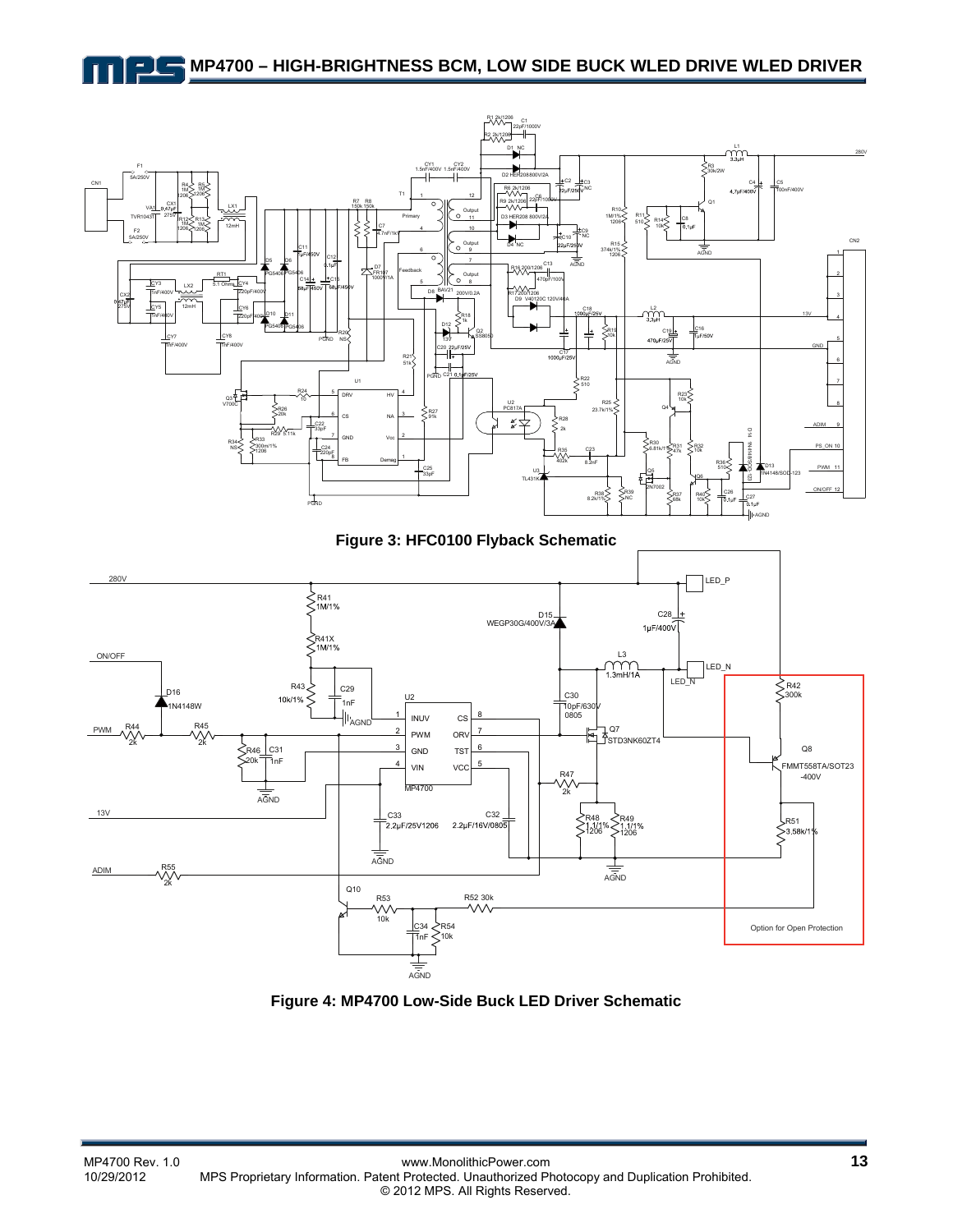#### **Select the Inductor**

The MP4700 operates at BCM. Select a proper inductor to ensure that the operating frequency is within a desired range.

Assuming the 280V bus voltage has -10% to +20% variation, and the LED voltage has a ±10% variation. The maximum system operating frequency at the maximum input bus voltage and the minimum output LED voltage should not exceed the MP4700's 160kHz frequency limit.

$$
L \geq \frac{1}{f_{s\_max} \cdot 2 \cdot l_{\text{LED}}} \cdot \frac{(V_{\text{Bus\_max}} - V_{\text{LED\_min}}) \cdot V_{\text{LED\_min}}}{V_{\text{Bus\_max}}}
$$

Choosing a maximum operating frequency at 150kHz, the inductor should exceed 1.1mH. The peak inductor current is around 2 times the LED current when the MP4700 operates in BCM. An inductor rated at 1.3mH/0.6A would fit this application.

#### **Select the Power MOSFET**

The voltage stress of the power MOSFET should exceed the bus voltage. A MOSFET with 400V voltage rating will suffice for this application. The peak current through the MOSFET equals the peak inductor current, or 2 times the LED current (250mA). The maximum RMS current through the MOSFET is:

$$
I_{\text{RMS\_MOS\_max}} = 2 I_{\text{LED}} * \sqrt{\frac{V_{\text{LED\_max}}}{3 V_{\text{bus\_min}}}} = 0.27 A
$$

Choose a MOSFET with a current rating around 2A to 3A.

#### **Select the Diode**

The voltage stress of the diode should exceed the bus voltage—400V will suffice for this application. The maximum average current through the diode is:

$$
I_{\text{Avg\_Diode\_max}} = 2 I_{\text{LED}} \star (1 - \frac{V_{\text{LED\_min}}}{V_{\text{bus\_max}}} ) = 0.21 A
$$

This allows for a current rating within 1A to 2A.

#### **Select the Current Sense Resistor**

The MP4700 operates in BCM and the current sense resistor is:

$$
R_{\text{sense}} = \frac{302mV}{2 \cdot I_{\text{LED}}} = 600m\Omega
$$

#### **Select the Output Capacitor**

The output capacitor should be large enough to filter the output ripple current and limit the LED current ripple to within a desired range (usually below  $±5%$ ).

Use the equivalent dynamic resistance of the LED string to design the output capacitor. Figure 5 defines of the equivalent dynamic resistance of the LED string  $(R<sub>lFD</sub>)$ .



#### **Figure 5: LED Equivalent Dynamic Resistance**

Calculate the value of the ceramic output capacitor as:

$$
C_{\text{OUT}} \geq \frac{I_{L\_PEAK}}{8f_{s\_min} \cdot R_{\text{LED}} \cdot I_{\text{LED\_right\_pk\_pk}}}
$$

Where  $f_{\text{s,min}}$  is the minimum operating frequency, which occurs at the minimum input voltage and maximum output voltage condition for this application.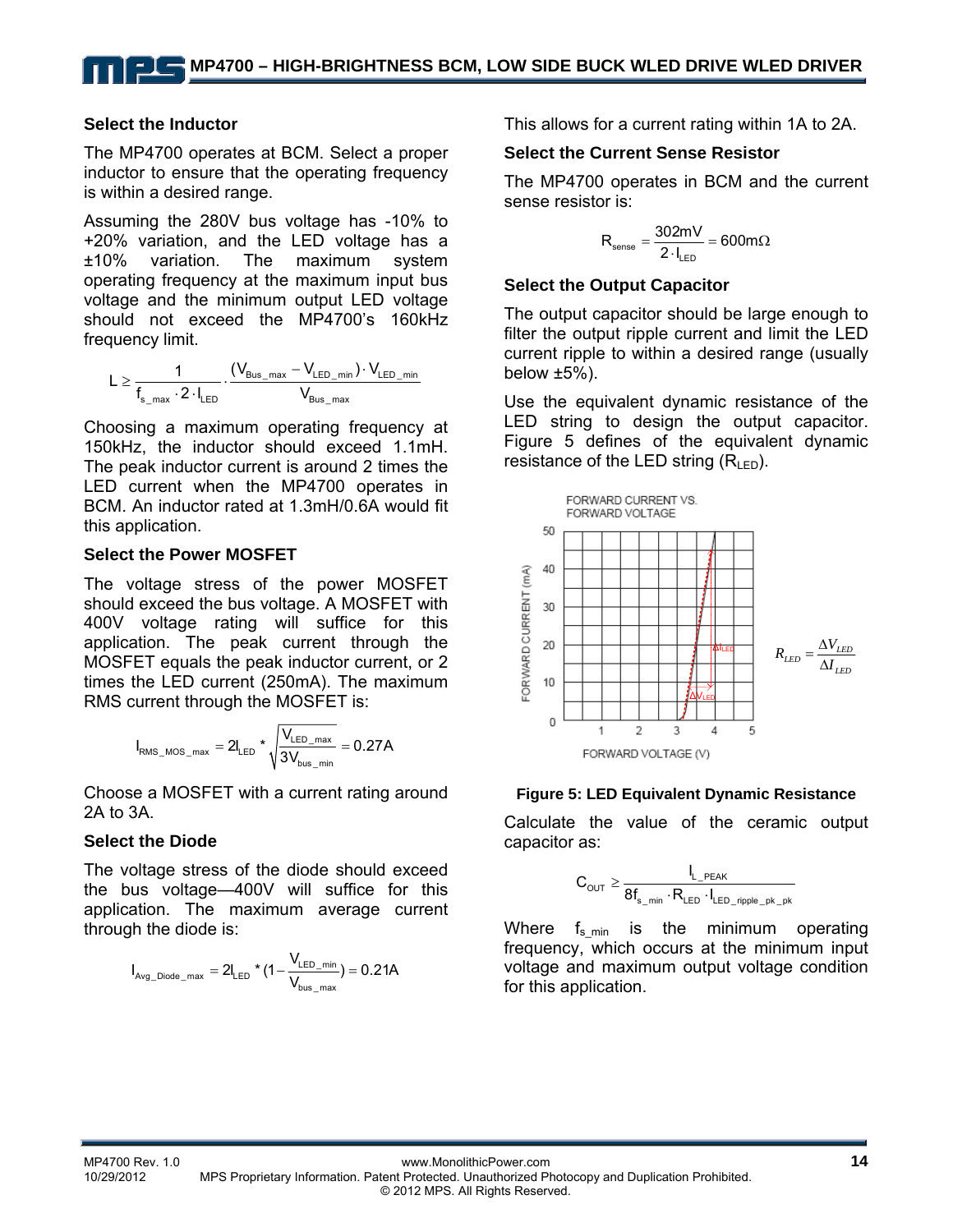$$
f_{s\_min} = \frac{(\boldsymbol{V}_{\text{bus\_min}} - \boldsymbol{V}_{\text{LED\_max}})^\star \, \boldsymbol{V}_{\text{LED\_max}}}{L^\star \, I_{\text{L\_PEAK}}^\star \, \boldsymbol{V}_{\text{bus\_min}}}
$$

Considering that  $I_L$ <sub>PEAK</sub>=2×I<sub>LED</sub>, the output capacitor value is:

$$
C_{_{OUT}} \geq \frac{L^{\star}\big|_{_{LED}}^2\star V_{_{bus\_min}}}{2(V_{_{bus\_min}} - V_{LED\_max})^{\star} \, V_{LED\_max} \cdot R_{LED} \cdot I_{LED\_right\_pk\_pk}}
$$

If using an electrolytic output capacitor, its ESR dominates its impedance. The ESR value should be:

$$
R_{\text{ESR\_COUT}} < \frac{R_{\text{LED}} \cdot l_{\text{LED\_right\_pk\_pk}}}{l_{\text{L\_PEAK}}}
$$

Usually, a 1μF to 2.2μF ceramic capacitor or a 10μF to 22μF electrolytic capacitor should suffice for this LED current level.

#### **Select the Input Capacitor**

Select the input capacitor to ensure that the input voltage ripple is within a desired range (1% to 5% of the input bus voltage). The input capacitor is usually electrolytic and its ESR dominates its impedance. The ESR of this input capacitor should be:

$$
R_{\text{ESR\_Cin}} < \frac{V_{\text{bus\_right\_PK\_PK}}}{I_{L\_PEAK}}
$$

A 4.7μF to 22μF electrolytic capacitor will usually suffice.

#### **PCB Layout Guide**

For best results, follow these layout guidelines for the MP4700 low-side buck:

- (1) Make the high-frequency switching loop (the input capacitor, the diode, the power MOSFET and the current sense resistor) as small and tight as possible.
- (2) Place the current sense resistor close to the IC and make the current sense loop as small as possible.
- (3) Separate the GND of MP4700 from the power ground of system, which conducts current of power stage.

Figure 6 and Figure 7 show an example of the PCB layout. Figure 7 shows the high-frequency switching loop (composed of the input capacitor, the diode, the power MOSFET and the current sense resistor) marked in red. Make sure to minimize this high-frequency switching loop.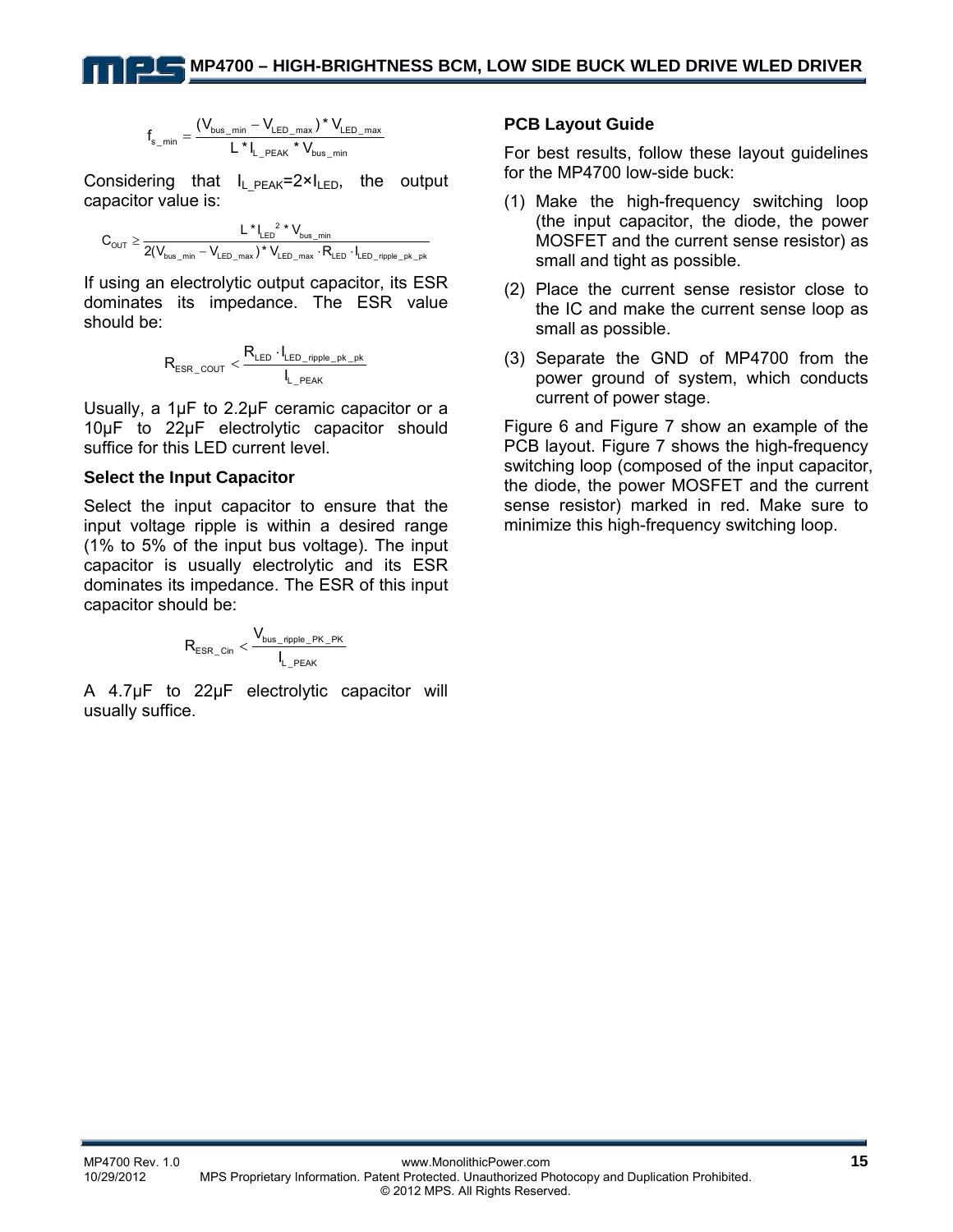

**Figure 7: Bottom Layer**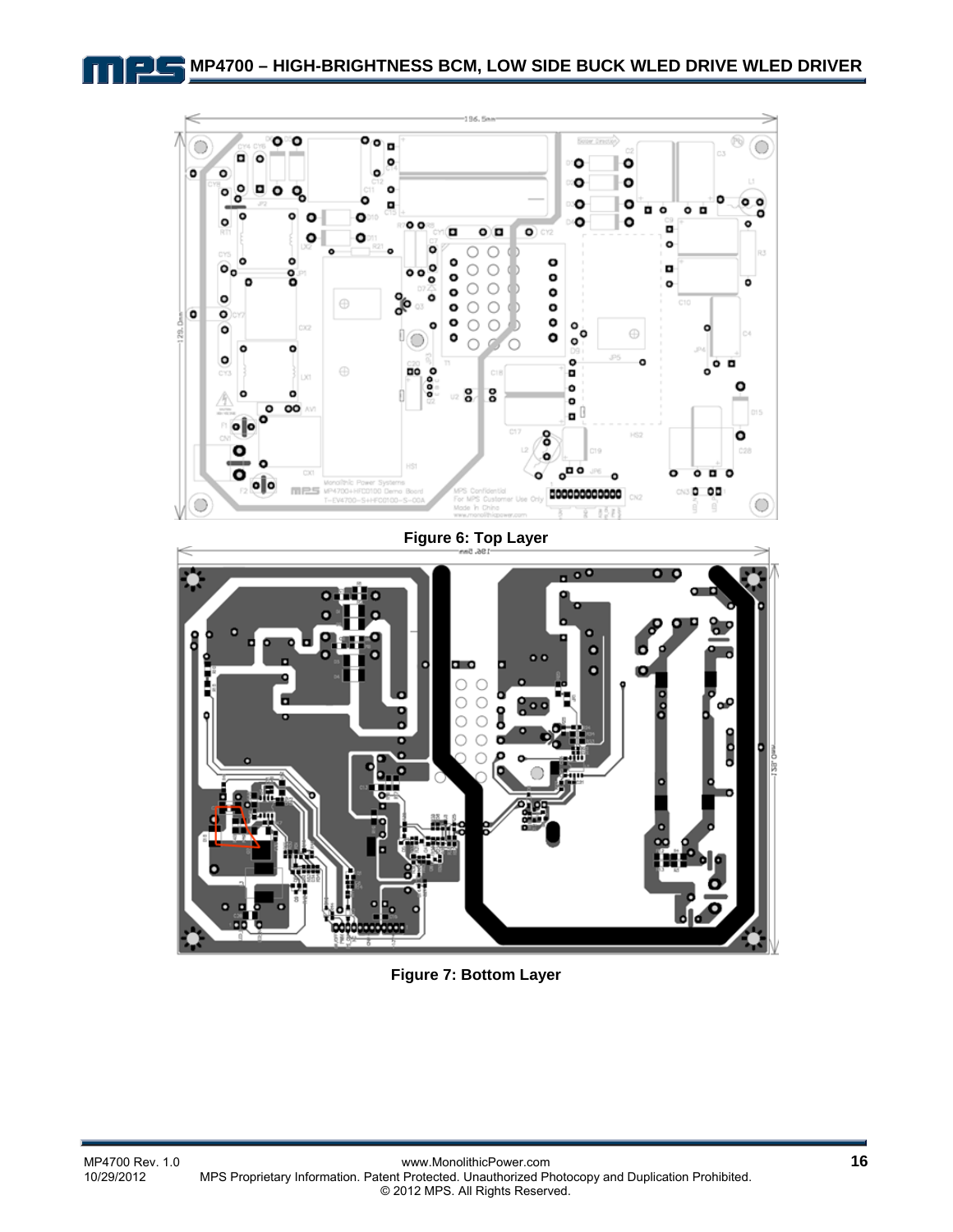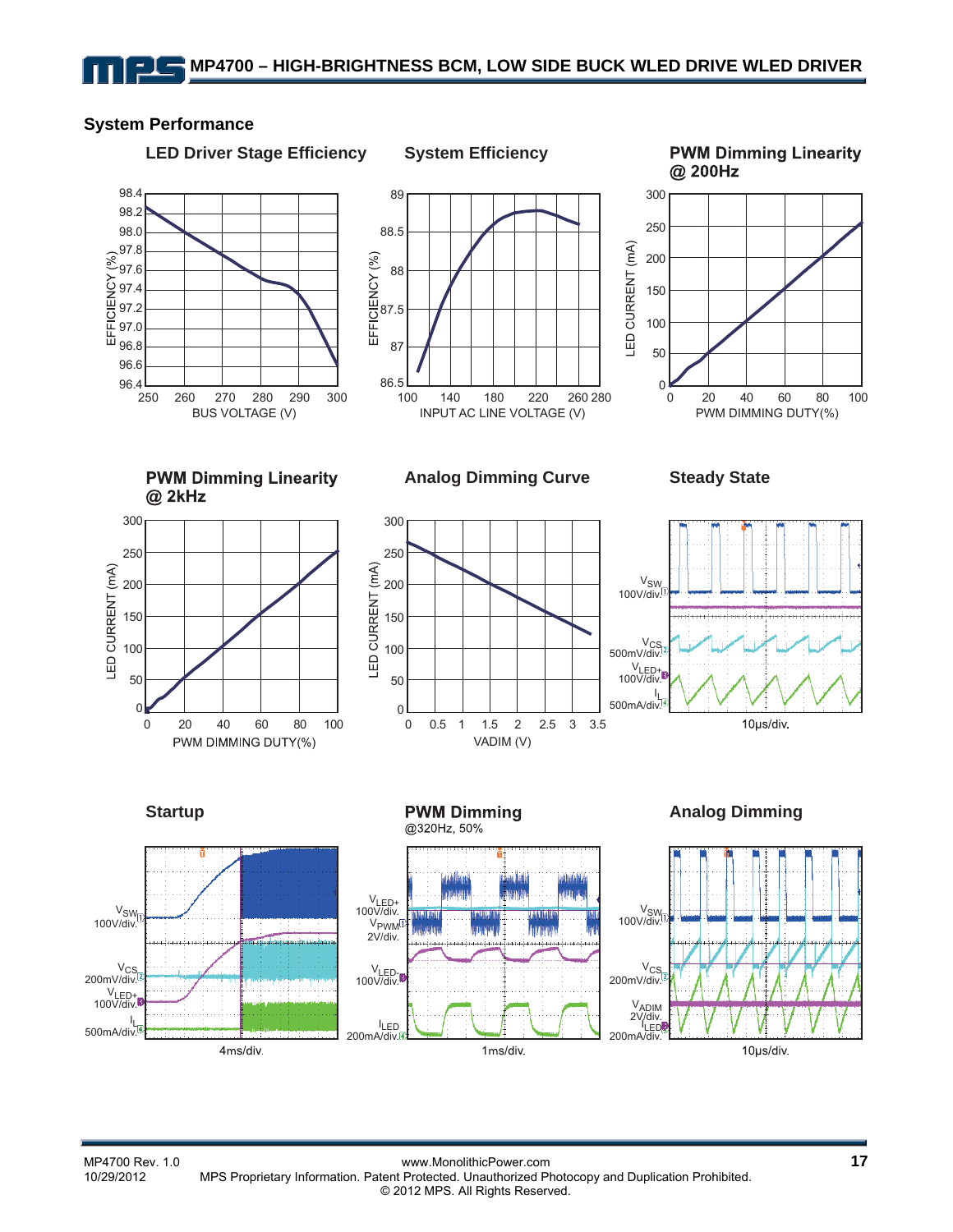#### **Short LED String Protection**

#### **Open LED Protection**

**Open LED Protection Recover**